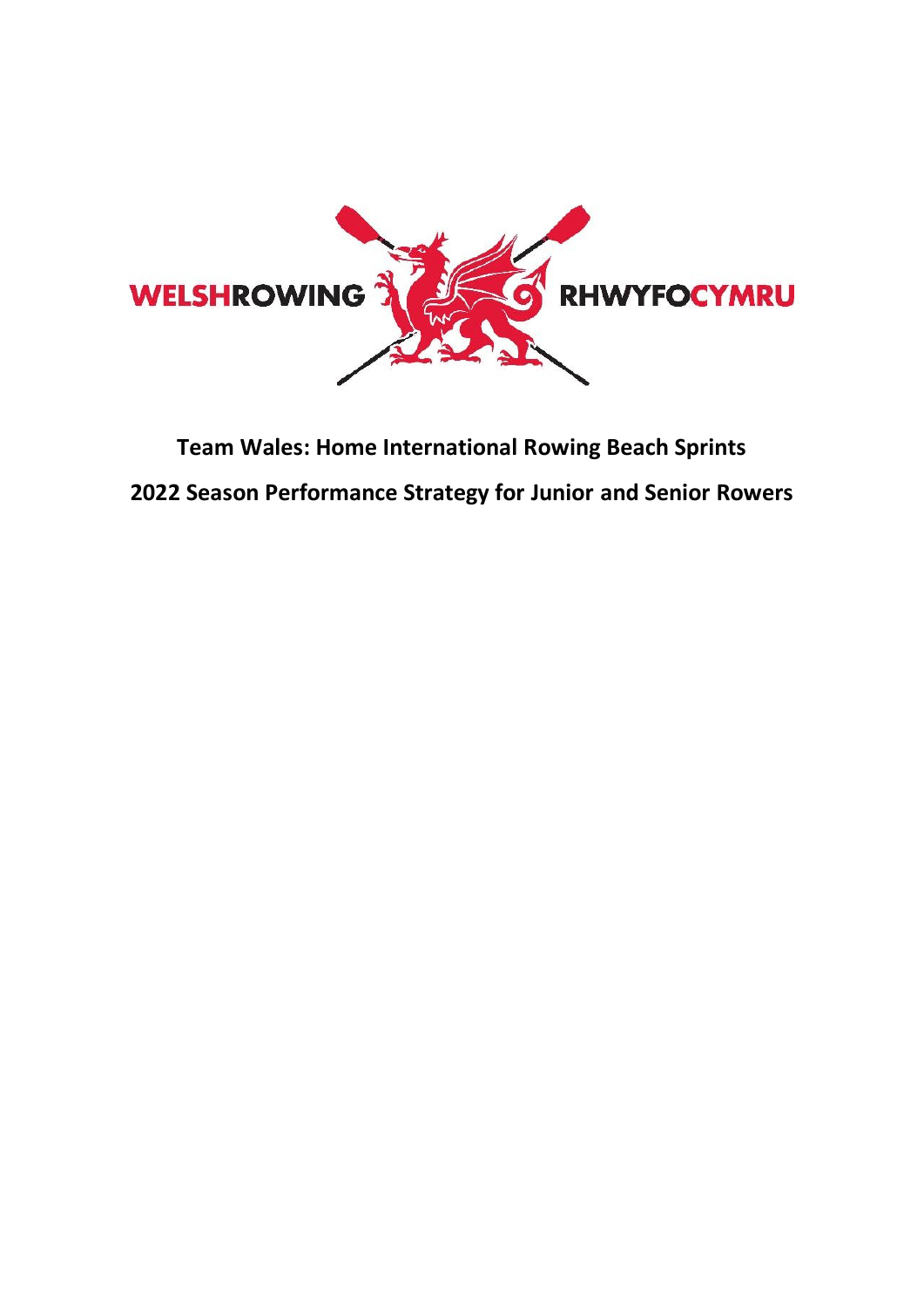# Contents

## **Overview**

**Section 1: Targets** 

- **Scope**
- **Objectives**

**Section 2: Selection** 

- **Overview**
- **Pre-Selection**
- **Eligibility**
- **Registration**
- **Monitored Events**
- **Land data submissions**
- **Provisional Development Days/Camps and Water Assessments/Trials**
- **Appeals**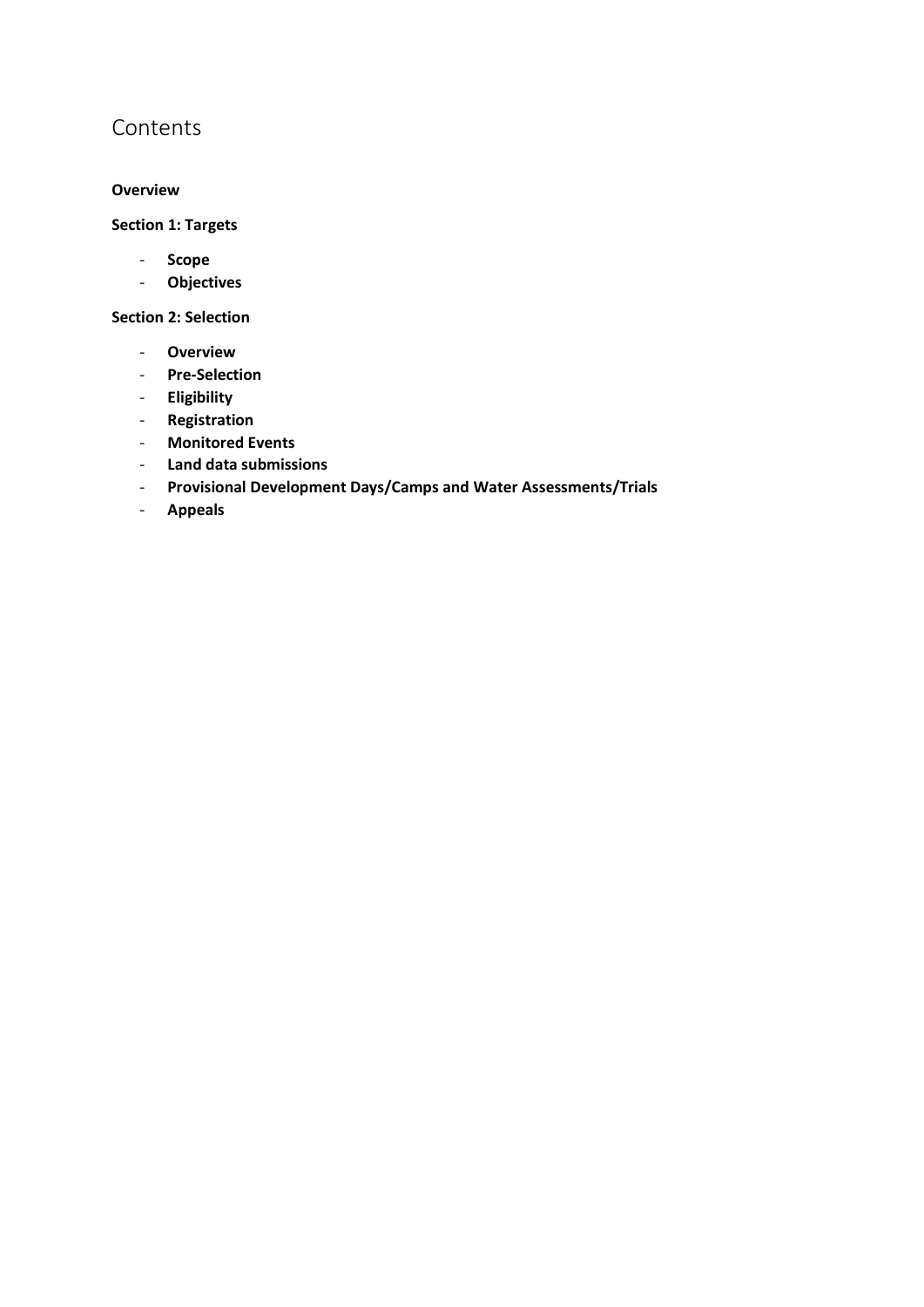# Overview

Future dates and the upcoming season are currently still difficult to predict. This document is intended to give an overview of Welsh Rowing's hopes for the season ahead in regard to the Junior and Senior Coastal Home International Rowing Beach Sprints.

If you are interested in representing Wales, **we would ask you to register your interest early so that we can keep in contact with you** regarding any changes to this document or events we have planned throughout the season.

# Section 1: Targets

### **Scope**

The purpose of this strategy is to set out what is required of athletes wishing to achieve selection for the Welsh Teams at the Home International Rowing Beach Sprints 2022 and will include details of registration, eligibility, trials/seat-racing and training camps/development opportunities this season.

This information is published on the Welsh Rowing website.

Welsh Rowing supports the Home International Rowing Beach Sprints as a performance and pathway event and therefore is committed to ensuring that a competitive team is selected. Representation at the Home International Rowing Beach Sprints is a national level achievement, and the standard of selection will be representative of that status.

#### **Objectives**

Welsh Rowing's objective is to improve the standard of coastal sculling across Wales and the performance of the Welsh Team at the Home International Rowing Beach Sprints.

To accomplish this, Welsh Rowing wishes to engage with eligible athletes of, or working towards the standard required for selection, throughout the season and provide support to these individuals.

## Section 2: Selection

#### **Overview**

The team for the event contains:

| <b>Junior</b>               | <b>Senior</b> |  |
|-----------------------------|---------------|--|
| 2 females                   | 2 females     |  |
| 2 males                     | 2 males       |  |
| 1 coach                     | 1 coach       |  |
| 1 boathandler               | 1 boathandler |  |
| 1 Team Manager- Sam English |               |  |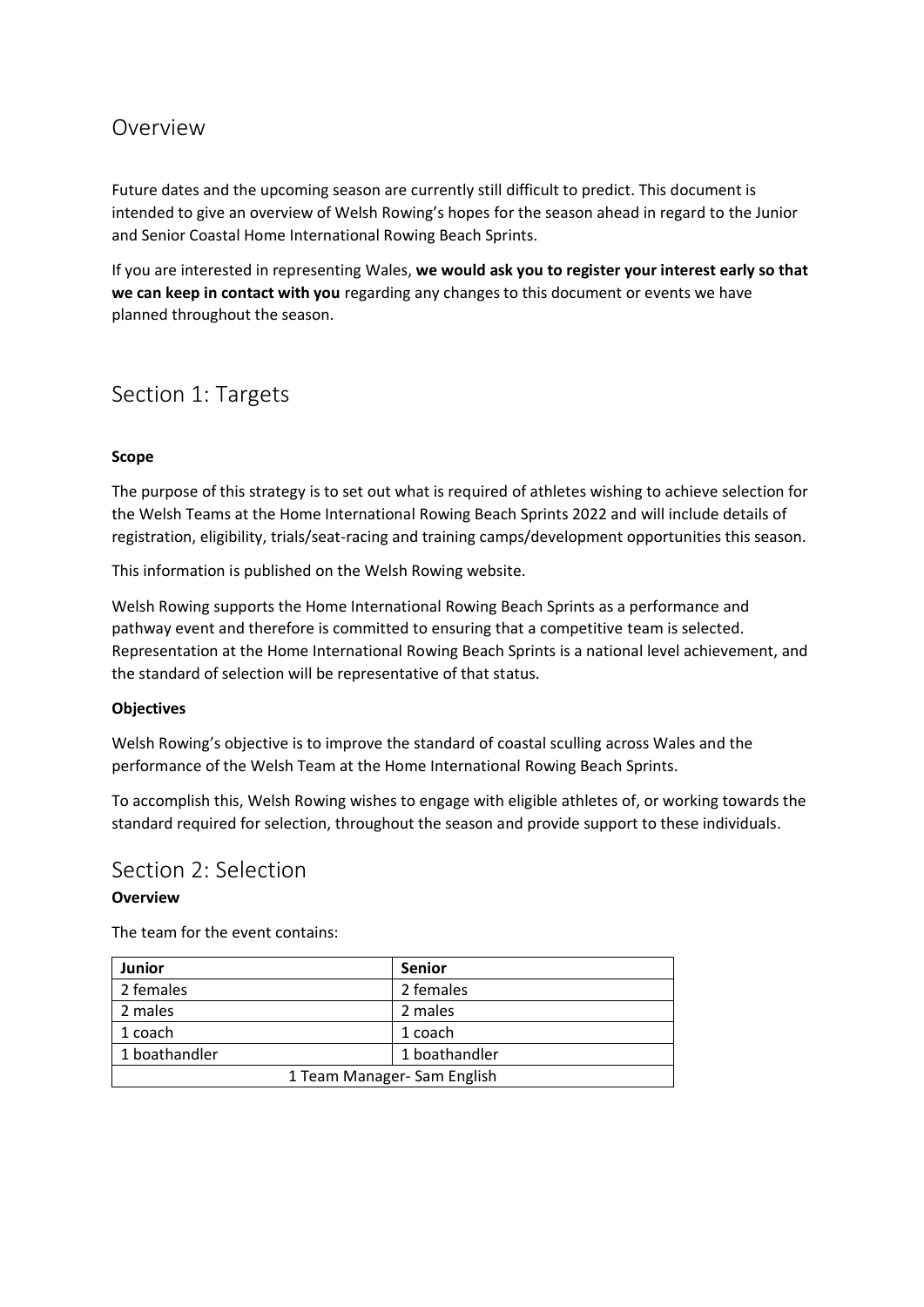The events within HIR Beach Sprints 2022 are:

| <b>Junior</b> | <b>Senior</b> |
|---------------|---------------|
| JW1x          | W1x           |
| JM1x          | Open1x        |
| Mix2x         | Mix2x         |

#### **Selection Decisions**

The coaches will use data from verified land data, data collected from water-based assessments/ trials and monitored events to assess athlete capabilities and make selections. This data will enable the coaches to engage in discussions with coaches about potential individual selections. Athletes will also be considered on the basis of crew compatibility.

## **Athletes seeking selection must meet the eligibility criteria and adhere to the submission requirements.**

The coaches will present the names of their selected athletes for their Team to the Home International Rowing Selection Committee for ratification. The final selection announcement of the Teams will take place on 1st August 2022 by Welsh Rowing. Athletes (and their parent(s)/guardians and coach) will be emailed by Welsh Rowing confirming their selection. Athletes (and their parent(s)/guardians and coach) who have not been successful will also be informed by email by Welsh Rowing. In the unlikely event that Welsh Rowing is unable to make the final selection announcement by close of 1<sup>st</sup> August 2022, all athletes (and their parent(s)/guardians and coach) will be notified by email and informed of when to expect the announcement. Following the final team announcement, the Team will be published on the Welsh Rowing website.

The selection committee will be made up of the individual selected coaches, at least one member of Welsh Rowing staff and Sam English as Team Manager with the meetings being overseen by the Selection Committee Chairperson.

#### **Eligibility**

To represent Wales at the Home International Regatta you must fulfil one of the requirements below and be able to provide evidence in support of your eligibility:

- Having been born in Wales.
- Having a parent or grandparent born in Wales.
- Having resided for not less than six consecutive months in Wales and having been a member of a rowing club therein during that time.
- Where a rower lives in Home Country A and rows in Home Country B actively for more than six months that athlete may opt once to row for either country.
- Where a rower has competed for Wales before.
- Having had 5 years of primary or secondary education in that country.

Rowers will be asked to submit proof eligibility on the registration form.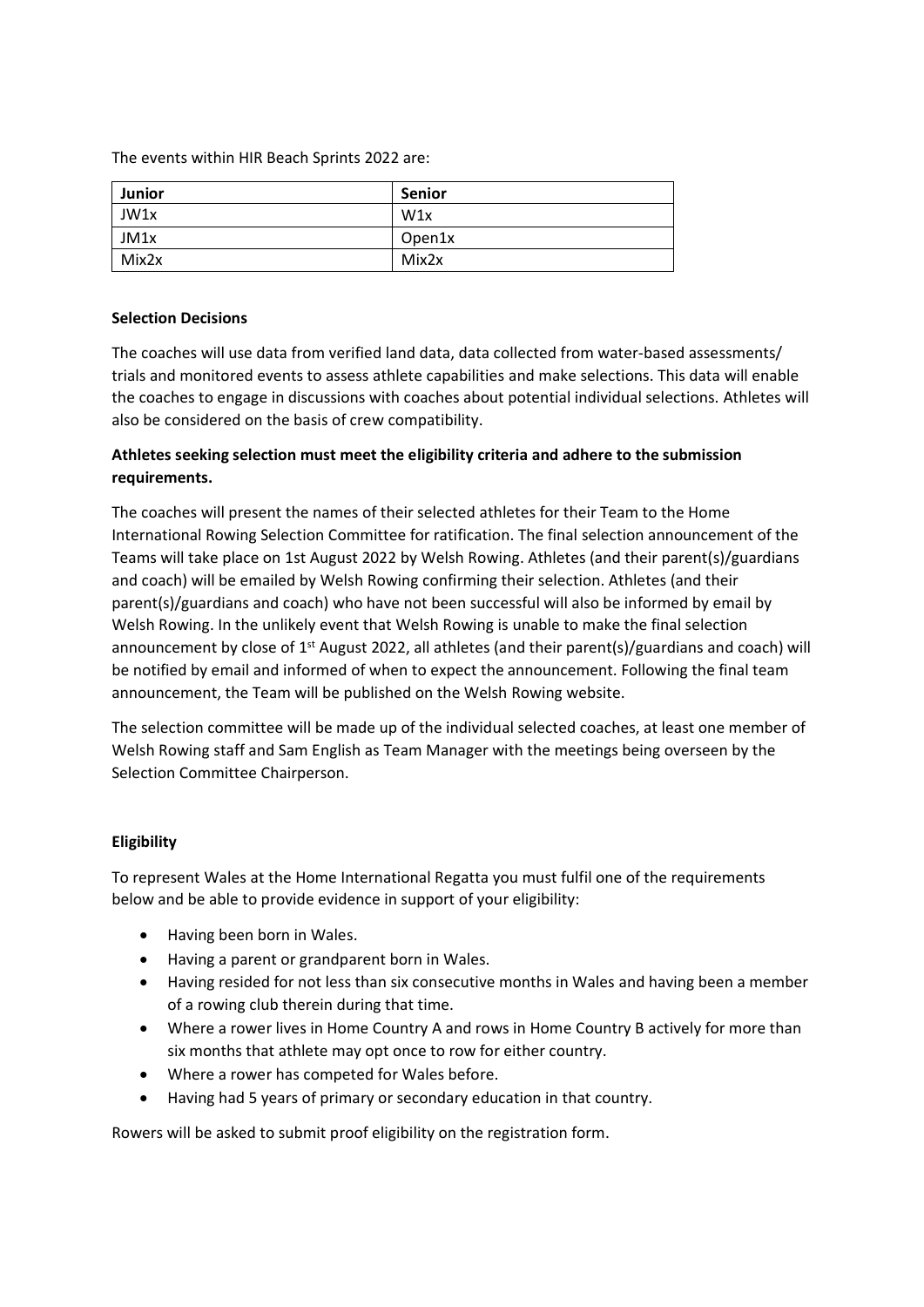## **Registration**

Athletes who wish to be considered for the 2022 team will be able to register an expression of interest from now until the registration closes on 26th July 2022 - please note athletes are encouraged to register early to receive greater contact with Welsh Rowing throughout the season.

The registration form is available via this link:<https://form.jotform.com/220263241126341>

Junior athletes should be registered by their **parent or guardian**.

Boat handlers and coaches should emai[l admin@welshrowing.com](mailto:admin@welshrowing.com) with an expression of interest by 28<sup>th</sup> February 2022 outlining their suitability for the position. Please note there is no Welsh eligibility rule for these roles.

#### **Monitored Events**

Our list of monitored events is below. You will be required to pass on information to the coach as to which events you are entered into so that performances can be monitored.

- Welsh Rowing Beach Sprint Championships- 7/8 May 2022, Saundersfoot
- British Rowing Beach Sprint Championships- 25/26 June 2022, Saundersfoot
- As the coastal calendar for 2022 is still in development, any Open event may be considered, please inform admin@welshrowing.com of your intentions to enter events, and results.

#### **Land Score Submissions**

All rowers registering will be required to complete a run-erg-run test. This may be used to limit numbers invited to any final trial. To complete this please view this video:

[https://drive.google.com/open?id=12ov9xfbDynNvdq\\_Es15qgCKkYk0VRf8V](https://drive.google.com/open?id=12ov9xfbDynNvdq_Es15qgCKkYk0VRf8V)

Athletes should ensure the coach has their submissions for the following.

| To be submitted by | <b>Repetitions</b> |
|--------------------|--------------------|
| March 2022         | 1 (Your PB)        |
| June 2022          | 1 (Your PB)        |

*Submissions***:** all scores must be emailed t[o admin@welshrowing.com,](mailto:admin@welshrowing.com) with the Coach who witnessed the score CC'ed to verify.

#### **Provisional Development Days/Camps and Water Assessments/Trials**

To aid in the development of Beach Sprint talent, Welsh Rowing plan to run the following progressive Outdoor Training days culminating in the final trials:

| <b>Date</b>       | Event               | <b>Eligibility/Selection</b> |
|-------------------|---------------------|------------------------------|
| <b>March 2022</b> | <b>Training Day</b> | Welsh Eligible               |
| April 2022        | <b>Training Day</b> | Welsh Eligible               |
| July 30/31st      | <b>Final Trials</b> | Welsh Eligible               |
| 2022              |                     |                              |